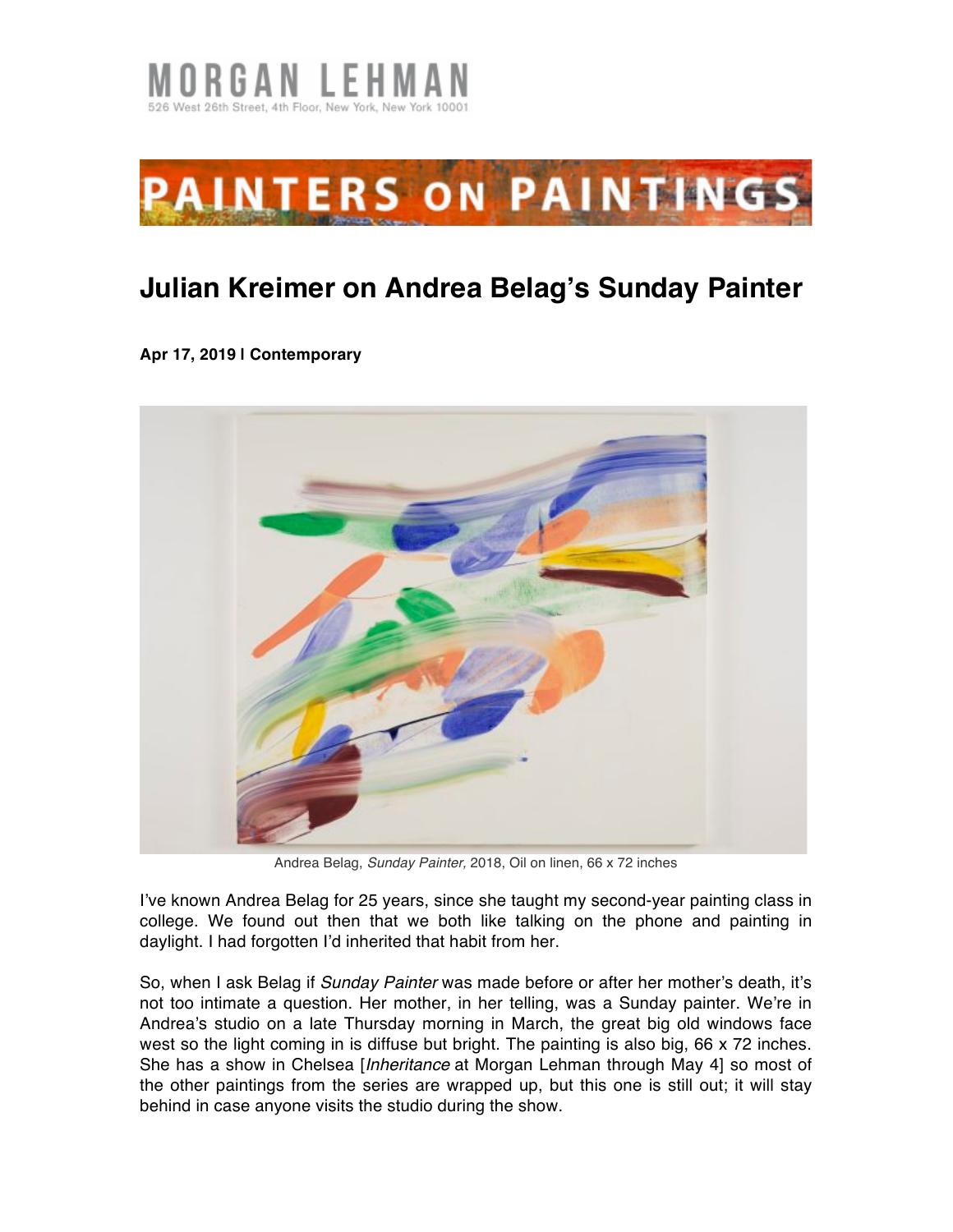## IRGAN LEHI 526 West 26th Street, 4th Floor, New York, New York 10001

Her mom worked as a designer for her husband, Andrea's father, who had a children's garment factory in the city. In 1970, at fortyish, she decided to become a sculptor. While Andrea was growing up in the Jewish Bronx that I know only from Malamud and Ozick stories, her mom wasn't too happy with her working life. She had a tiny studio in their apartment into which she'd burrow herself on Sundays while Andrea would go to her grandparents' apartment upstairs, or to the planetarium with her father. She was banned from her mother's studio, which would sound harsh if I myself didn't have a nine-year-old daughter, whom I sometimes bring to my studio. I pretend I'll get something done, but what gets done, on my end, is usually minimal and involves hot glue. If one has only Sunday to paint, banning the kids makes a lot of sense.

*Sunday Painter* is big, and the shapes are loose. The movement of Belag's hand is always evident: in the loops that track an arm's swoop and return, in the two kinds of wipes that come back over the shapes–wipes with a rag, leaving hazy inflections of the shapes and colors that have been swept, and wipes with a broad knife that leave much less paint in their wake but spread the paint out to the edge of the flat blade in roughly parallel spaghetti-lines that change color based on what they picked up last.

It's not hard to metaphorize those traces, lines left behind by larger swaths of paint that were wiped away, lines whose own shifting colors reveal how they are made by what they've touched and changed. But as with so many of Belag's paintings, the point isn't to nail down the metaphors. It does affect my reading of the painting to know that it was painted on…she pulls out her phone and scrolls through the calendar… December 17, 2018. Her mother died…Andrea corrects herself, "completed dying" on December 8. Andrea tells me, teaches me, as we're talking, that death is often a long process. Andrea's husband, the political philosopher Russell Hardin, died two years ago after a long illness. We talked through the weeks and months leading up to each death, talked about the emotions and thoughts not usually acknowledged in public. The newest paintings convey a lot of those–the lightness that attends letting go, the playfulness and humor that comes when one is attentively waiting, waiting.

\* \* \*

Belag starts her paintings the day before by mixing a color chord of four to six colors. A musical term. I hadn't really looked at Kandinsky in a very long time, and came upon one of his harder-edged, later paintings at the Guggenheim on the way down from the Hilma Af Klint show. Both of them, the Swede and the Russian, mystics and music nuts, reminded me of what a tenuous business it has always been to look for the nowness and open-ended emotional intensity of music in paintings without, as Meyer Schapiro called it, *object matter*, the objects in the painting that usually get termed, confusingly, *the subject.*

*Sunday Painter's* forms float and slither. The salmon-colored salmon shapes glide past an Old Holland Violet-Grey paisley teardrop. Purplish Caput Mortuum (aka Dead Head) nuzzles alongside Indian Yellow and Ultramarine Blue. The wipes are the size of Belag's open hand. A bit of cold wax in the paint gives most of the colors a transparency that glows over the oil primer underneath. With their bunched-up shapes in the center, other